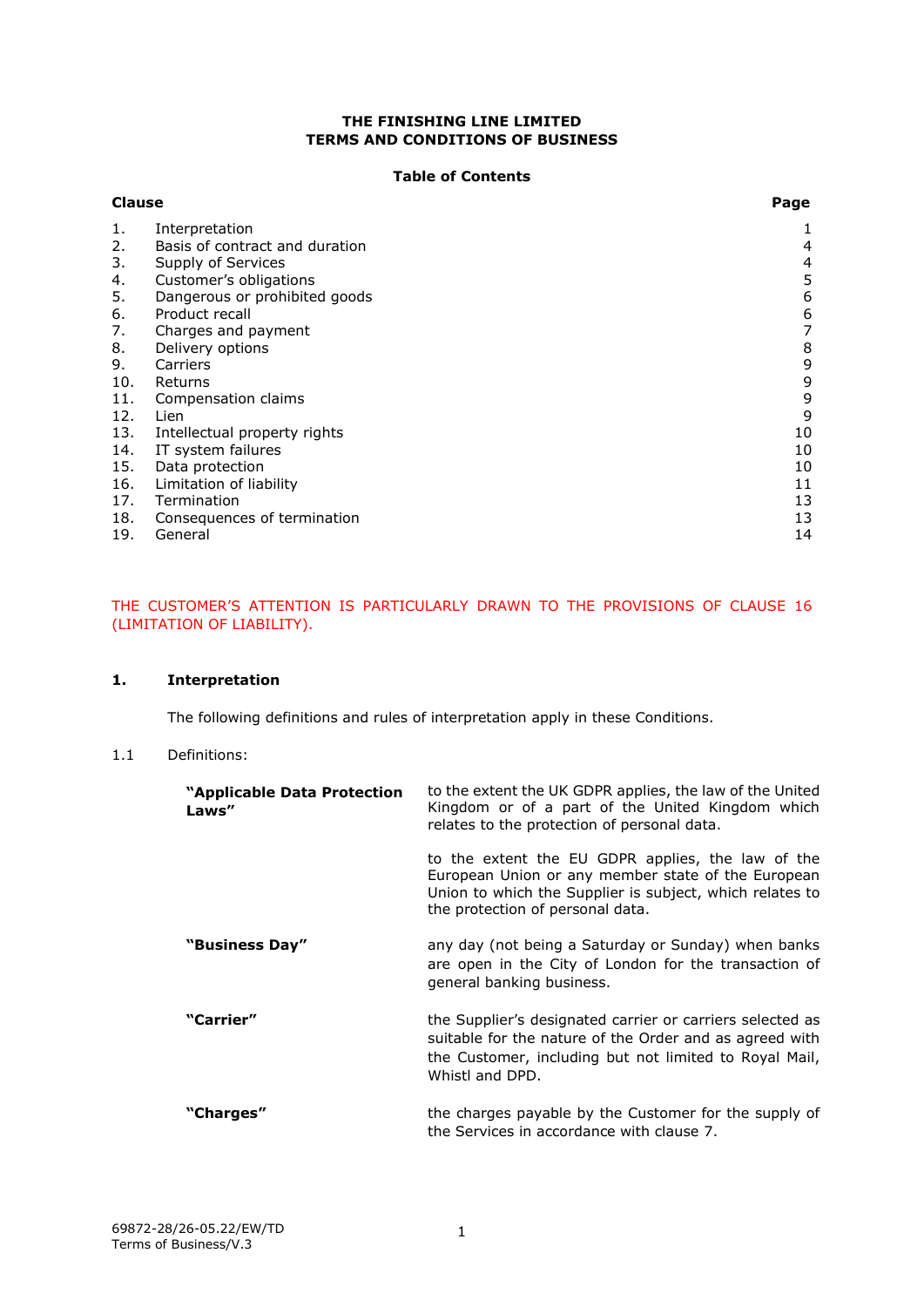| "Commencement Date"               | has the meaning given in clause 2.2.                                                                                                                                                                                                                                                                                                                                                                                                                                                         |
|-----------------------------------|----------------------------------------------------------------------------------------------------------------------------------------------------------------------------------------------------------------------------------------------------------------------------------------------------------------------------------------------------------------------------------------------------------------------------------------------------------------------------------------------|
| "Conditions"                      | these terms and conditions as amended from time to<br>time in accordance with clause 19.5.                                                                                                                                                                                                                                                                                                                                                                                                   |
| "Confidential Information"        | means any information that is not in the public domain<br>and is intended to be protected from disclosure (whether<br>it is proprietary in nature or whether by contract, legal<br>protections such as trade secret laws, or other means).<br>Information may be confidential irrespective of whether<br>it is specifically labelled "confidential", "proprietary" or<br>otherwise, or whether it is oral, written, drawn or stored<br>electronically.                                       |
| "Contract"                        | the contract between the Supplier and the Customer for<br>the supply of Services in accordance with the Order and<br>these Conditions.                                                                                                                                                                                                                                                                                                                                                       |
| "Control"                         | has the meaning given in section 1124 of the<br>Corporation Tax Act 2010, and the expression change of<br>control shall be construed accordingly.                                                                                                                                                                                                                                                                                                                                            |
| "Customer"                        | the person or firm who purchases Services from the<br>Supplier.                                                                                                                                                                                                                                                                                                                                                                                                                              |
| "Customer Default"                | has the meaning set out in clause 4.2.                                                                                                                                                                                                                                                                                                                                                                                                                                                       |
| "Date"                            | means the 10th Business Day after the relevant notice<br>is actually received by the Supplier.                                                                                                                                                                                                                                                                                                                                                                                               |
| "Force Majeure Event"             | any circumstances not within a party's reasonable control<br>preventing a party from performing any or all of its<br>obligations, including, without limitation, fire, flood,<br>earthquake, act of God or other natural disaster, lockout,<br>strike, industrial action of any kind, national calamity or<br>riot, pandemic, epidemic, war or terrorist activity, civil<br>commotion, malicious damage, interruption or failure of<br>utility service (otherwise than through non-payment). |
| "Goods"                           | the goods which are the subject of the Contract which<br>are to be stored and processed in accordance with the<br>Services by the Supplier for the Customer.                                                                                                                                                                                                                                                                                                                                 |
| "Intellectual Property<br>Rights" | patents, registered and unregistered designs, copyright,<br>trade marks and trade names and all other intellectual<br>property protection wherever in the world enforceable.                                                                                                                                                                                                                                                                                                                 |
| "Interested Party"                | means the Customer and/or anyone with an interest in the<br>Goods; any obligation of the Interested Party is borne<br>jointly and severally.                                                                                                                                                                                                                                                                                                                                                 |
| "Limit"                           | means a limit per tonne gross weight of that part of the<br>Goods in respect of which a claim arises.                                                                                                                                                                                                                                                                                                                                                                                        |
| "Loss"                            | includes (without limitation) loss (including theft),<br>destruction, damage,<br>unavailability, contamination,<br>non-delivery,<br>deterioration,<br>delay,<br>mis-delivery,<br>unauthorised delivery, non-compliance with instructions                                                                                                                                                                                                                                                     |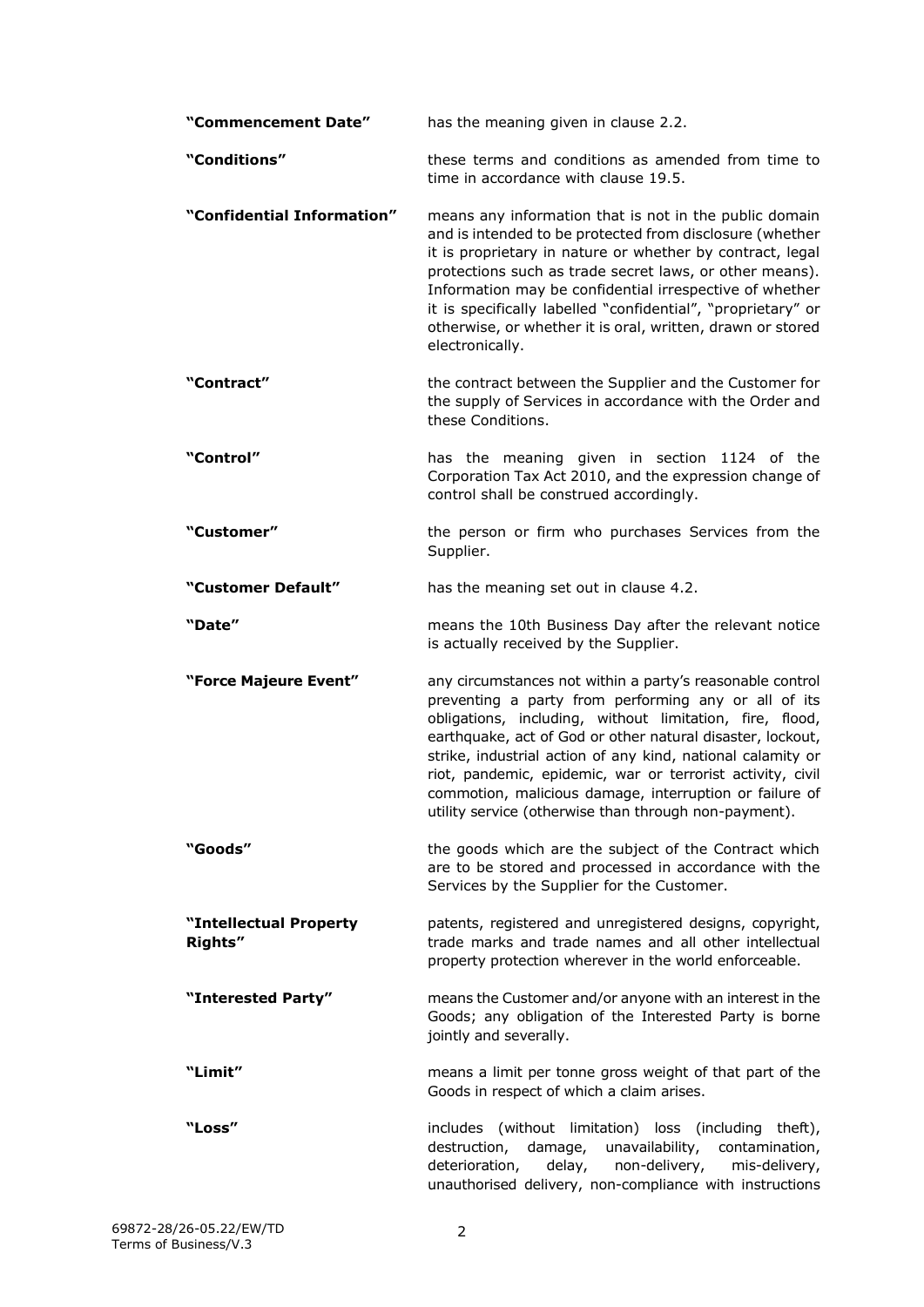|                                      | or obligations, incorrect advice or information, loss or<br>corruption of data, breach of data protection or processing<br>obligations, interference with or disruption of information<br>technology systems, breach of duty; and any event giving<br>rise to any liability of an Interested Party to any other<br>person or authority. |
|--------------------------------------|-----------------------------------------------------------------------------------------------------------------------------------------------------------------------------------------------------------------------------------------------------------------------------------------------------------------------------------------|
| "Minimum Contract Packing<br>Charge" | the Supplier's charge to Customer chargeable if the<br>minimum spend each month specified in the Order<br>quotation is not met, which charge is to cover<br>operational costs including but not limited to job set up<br>costs, system administration, and system maintenance.                                                          |
| "Minimum"                            | means the minimum number of Recipient orders each<br>month during the Term, as set out in the Supplier's order<br>quotation at tab 1.                                                                                                                                                                                                   |
| "Minimum Fulfilment Order<br>Charge" | the Supplier's charge arising from a failure of the<br>Customer to process the minimum number of Recipient<br>orders through the Supplier, calculated using the<br>following formula:                                                                                                                                                   |
|                                      | i) Minimum - $X = Y$ and ii) $Y \times Z =$ Minimum Order<br>Charge                                                                                                                                                                                                                                                                     |
|                                      | Where X is the actual number of orders processed by the<br>Supplier in the month in question; and                                                                                                                                                                                                                                       |
|                                      | Z is the fulfilment minimum order charge set out on the<br>Order.                                                                                                                                                                                                                                                                       |
| "Order"                              | the Customer's order for Services as set out in the<br>Supplier's order quotation set out on tab 1 of the<br>spreadsheet to which these Conditions are set out on tab<br>2                                                                                                                                                              |
| "Recipient"                          | any recipient to which the Supplier ships the Goods on<br>behalf of the Customer. For the avoidance of doubt the<br>Supplier does not have any contractual relationship with<br>or obligation to the Recipient.                                                                                                                         |
| "Services"                           | any services supplied to the Customer by the Supplier<br>as set out in the Order, including but not limited to<br>receiving, checking, assembly, disassembly, packing<br>and storing Goods, maintaining warehouse security,<br>despatching Goods to the Recipient as required by the                                                    |

Customer, printing address labels, packing and addressing parcels and packages, making arrangements with Carrier(s) for collection of Goods selected as suitable by the Supplier and with the Customer's agreement, preparing packages for collection by Carrier, reporting to the Customer, receiving and providing information which may involve storing data in electronic form or printed documentation, receiving and sending

data by email or printed hard-copy form.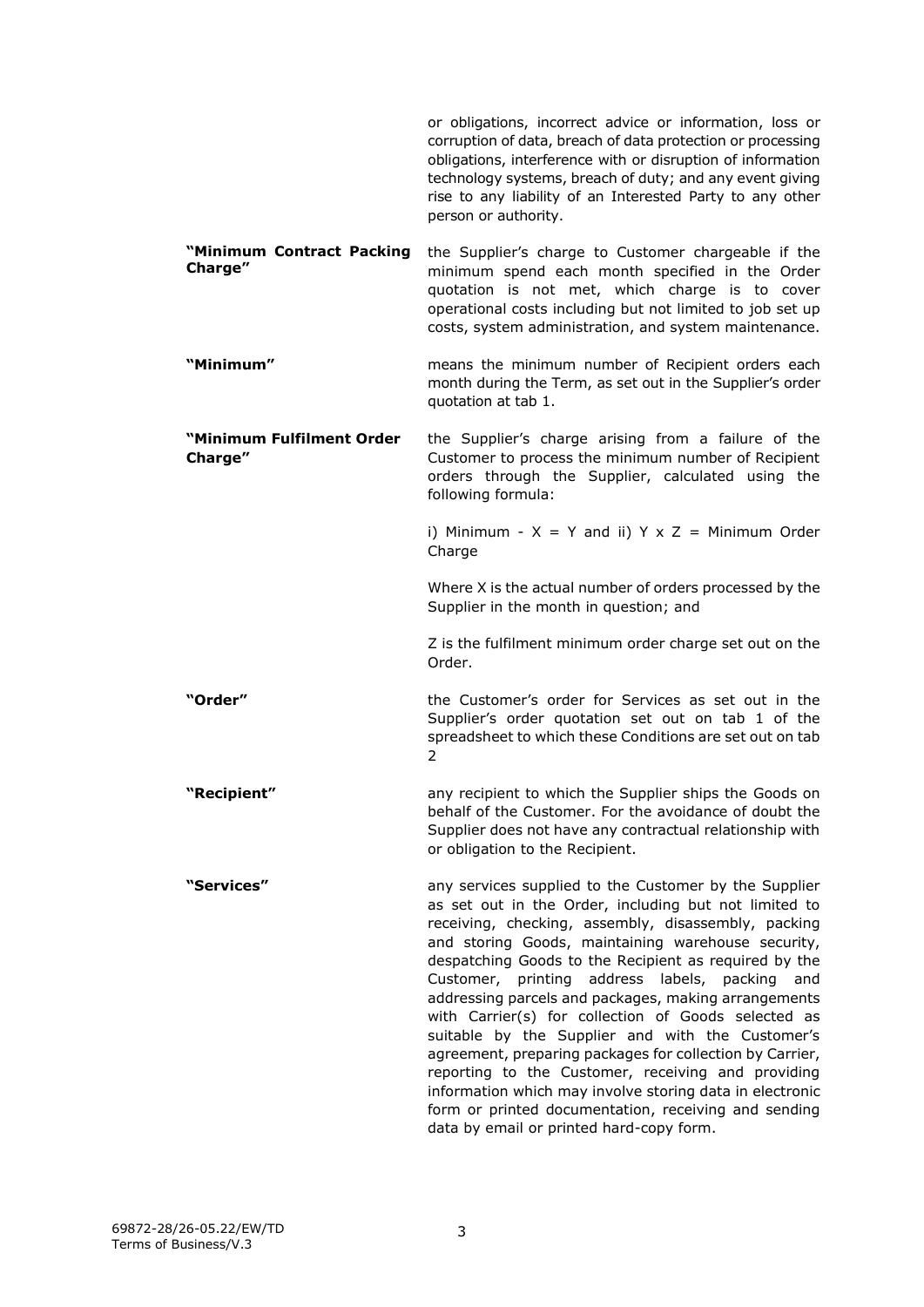| "Supplier" | The Finishing Line Limited registered in England and |
|------------|------------------------------------------------------|
|            | Wales with company number 2120683.                   |

**"Term"** the term of the Contract as specified in the Order.

# 1.2 Interpretation:

- 1.2.1 Unless expressly provided otherwise in this Contract, a reference to legislation or a legislative provision:
	- (a) is a reference to it as amended, extended, or re-enacted from time to time; and
	- (b) shall include all subordinate legislation made from time to time under that legislation or legislative provision.
- 1.2.2 Any words following the terms including, include, in particular, for example or any similar expression, shall be construed as illustrative and shall not limit the sense of the words, description, definition, phrase or term preceding those terms.
- 1.2.3 A reference to writing or written includes fax and email.

## <span id="page-3-0"></span>**2. Basis of contract and duration**

- 2.1 The Order constitutes an offer by the Supplier to provide the Services in accordance with these Conditions.
- <span id="page-3-2"></span>2.2 The Order shall only be deemed to be accepted when the Customer issues written acceptance of the Order and the Supplier issues acknowledgement of that acceptance at which point, and on which date the Contract shall come into existence (**Commencement Date**).
- 2.3 This Contract shall commence on the Commencement Date and shall continue, unless terminated earlier in accordance with clause [17](#page-12-0) (Termination), for the Term. On expiry of the Term, it shall terminate automatically without notice unless renewed or extended in accordance with clause [2.4.](#page-3-3)
- <span id="page-3-3"></span>2.4 At the end of the Term this Agreement may be renewed on terms to be agreed by both parties for a further period.
- 2.5 Any samples, drawings, descriptive matter, or advertising issued by the Supplier, and any descriptions or illustrations contained in the Supplier's catalogues or brochures, are issued, or published for the sole purpose of giving an approximate idea of the Services described in them. They shall not form part of the Contract or have any contractual force.
- 2.6 These Conditions apply to the Contract to the exclusion of any other terms that the Customer seeks to impose or incorporate, or which are implied by law, trade custom, practice or course of dealing.
- 2.7 Any Order is only valid for acceptance by the Customer within a period of 20 Business Days from its date of issue.

# <span id="page-3-1"></span>**3. Supply of Services**

3.1 The Supplier shall supply the Services to the Customer in accordance with the Order in all material respects.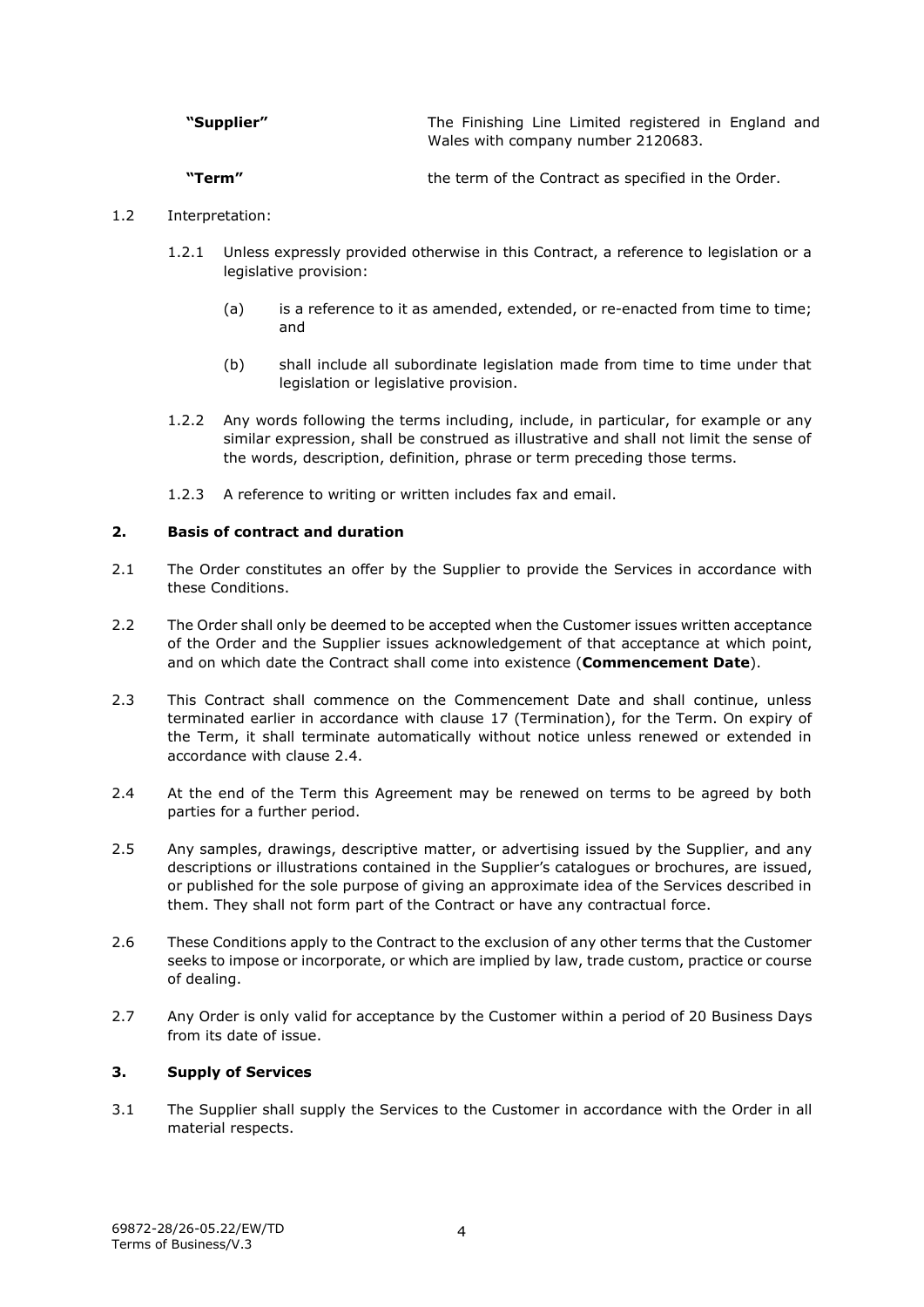- 3.2 The Supplier shall use all reasonable endeavours to meet any performance dates specified in the Order, but any such dates shall be estimates only and time shall not be of the essence for performance of the Services.
- 3.3 The Supplier reserves the right to amend the Order if necessary to comply with any applicable law or regulatory requirement, or if the amendment will not materially affect the nature or quality of the Services, and the Supplier shall notify the Customer of any such event.
- 3.4 The Supplier warrants to the Customer that the Services will be provided using reasonable care and skill.

# <span id="page-4-0"></span>**4. Customer's obligations**

- <span id="page-4-2"></span><span id="page-4-1"></span>4.1 The Customer shall:
	- 4.1.1 ensure that the terms of the Order are complete and accurate;
	- 4.1.2 guarantee a minimum spend each month relating to contract packing services during the Term, as specified in the Order quotation;
	- 4.1.3 guarantee the Minimum number of Recipient orders each month during the Term;
	- 4.1.4 co-operate with the Supplier in all matters relating to the Services;
	- 4.1.5 provide the Supplier with such information as the Supplier may reasonably require in order to supply the Services, and ensure that such information is complete and accurate in all material respects;
	- 4.1.6 subject to clause [4.1.8,](#page-4-1) provide the Supplier with the necessary stock level of Goods as the Supplier may reasonably require in order to supply the Services. Unless otherwise agreed by the Supplier, all Goods must be barcoded and received by the Supplier not less than 4 Business Days prior to despatch. Failure to supply barcoded goods will result in an additional charge to the Customer for the Supplier to print and apply product barcoding to the Goods;
	- 4.1.7 ensure that all Goods provided in accordance with clause 4.1.6 are accompanied by a delivery note detailing the type and amount of Goods provided to the Supplier. Due to logistical limitations, the Goods shall not be counted by the Supplier and the delivery note shall constitute conclusive evidence of the number of Goods provide;.
	- 4.1.8 await confirmation from the Supplier prior to sending Goods into the Supplier's facility. Failure to do so will result in additional charges to the Customer to cover costs incurred by the Supplier, including the costs of allocation and mobilising of personnel to receive, unload and process unscheduled shipments;
	- 4.1.9 provide the Supplier with a copy of all Material Safety Data Sheets relating to the Goods and ensure that the Goods are safely presented to the Supplier so as to avoid any harm to the Supplier's staff, warehouse or any Carrier. The Supplier reserves the right to refuse acceptance of any Goods presented by the Customer which it deems unsafe for any reason. For the avoidance of doubt, where Goods are deemed unsafe due to their size or weight, the Supplier at their discretion shall be entitled to repack such Goods to comply with warehouse guidelines with such additional cost being charged to the Customer;
	- 4.1.10 obtain any import licence or permit necessary for the entry of the Goods into the countries to which they are to be shipped either i) in fulfilment of Recipient orders or ii) to the United Kingdom for delivery to the Supplier;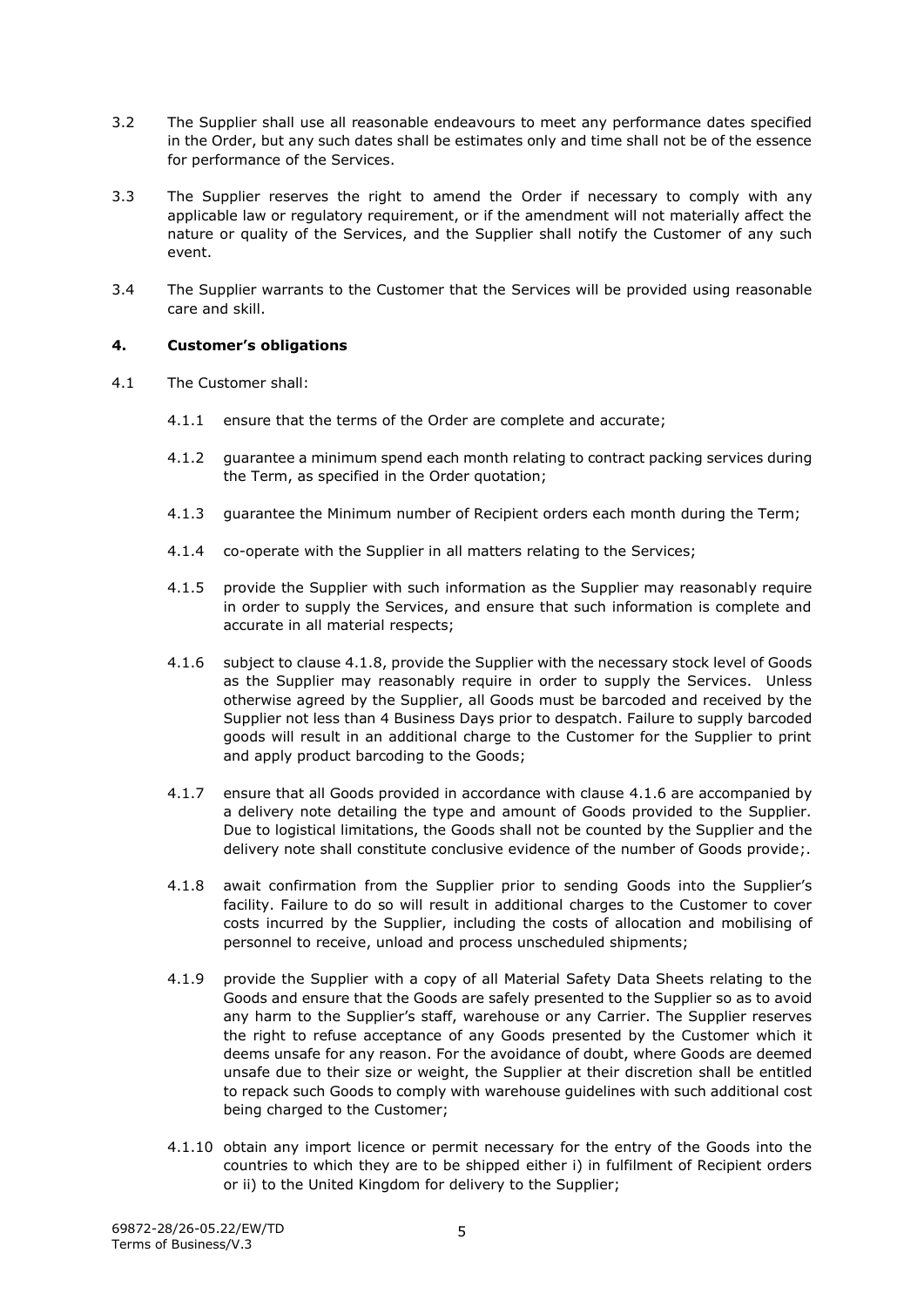- <span id="page-5-3"></span>4.1.11 ensure that all Goods provided to the Supplier have undergone necessary safety testing and are approved as safe for the Goods' intended purpose(s) and, if requested by the Supplier, provide all available evidence of such approval to the Supplier;
- 4.1.12 provide the Supplier with written information prior to presenting the Goods detailing any necessary precautions due to the nature, weight or condition of the Goods and any laws and/or regulations that the Supplier needs to comply with relating to the storage, handling or transportation of the Goods;
- 4.1.13 be responsible for any charges payable in connection with the importation and delivery of the Goods, including but not limited to customs duties, clearance charges, or taxes;
- 4.1.14 comply with all applicable laws and regulations, including health and safety laws and any other laws affecting the Goods, including in relation to their manufacture, sale, packaging and labelling.
- <span id="page-5-2"></span>4.2 If the Supplier's performance of any of its obligations under the Contract is prevented or delayed by any act or omission by the Customer or failure by the Customer to perform any relevant obligation (**Customer Default**):
	- 4.2.1 without limiting or affecting any other right or remedy available to it, the Supplier shall have the right to suspend performance of the Services until the Customer remedies the Customer Default, and to rely on the Customer Default to relieve it from the performance of any of its obligations in each case to the extent the Customer Default prevents or delays the Supplier's performance of any of its obligations;
	- 4.2.2 the Supplier shall not be liable for any costs or losses sustained or incurred by the Customer arising directly or indirectly from the Supplier's failure or delay to perform any of its obligations as set out in this clause [4.2;](#page-5-2) and
	- 4.2.3 the Customer shall reimburse the Supplier on written demand for any costs or losses sustained or incurred by the Supplier arising directly or indirectly from the Customer Default.

# <span id="page-5-0"></span>**5. Dangerous or prohibited goods**

- 5.1 Except with the prior written agreement of the Supplier and with appropriate safeguards put in place, any Goods presented by the Customer to the Supplier which contain or are believed to contain any flammable, volatile or explosive material or liquid shall be refused storage by the Supplier.
- 5.2 If any such unauthorised Goods are identified at any time, the Supplier reserves the right to demand the Customer to remove the Goods immediately from the warehouse and if not removed within 48 hours of demand, to arrange for their removal at the cost of the Customer.
- 5.3 The Supplier reserves the right to refuse delivery of Goods that in its reasonable opinion it deems to be unsafe or in an unsuitable condition for storage or packing.

# <span id="page-5-1"></span>**6. Product recall**

6.1 Notwithstanding the Customer's obligation under clause [4.1.11,](#page-5-3) if the Customer is the subject of a request, court order or other directive of a governmental or regulatory authority to withdraw any Goods from the market (**Recall Notice**) it shall immediately notify the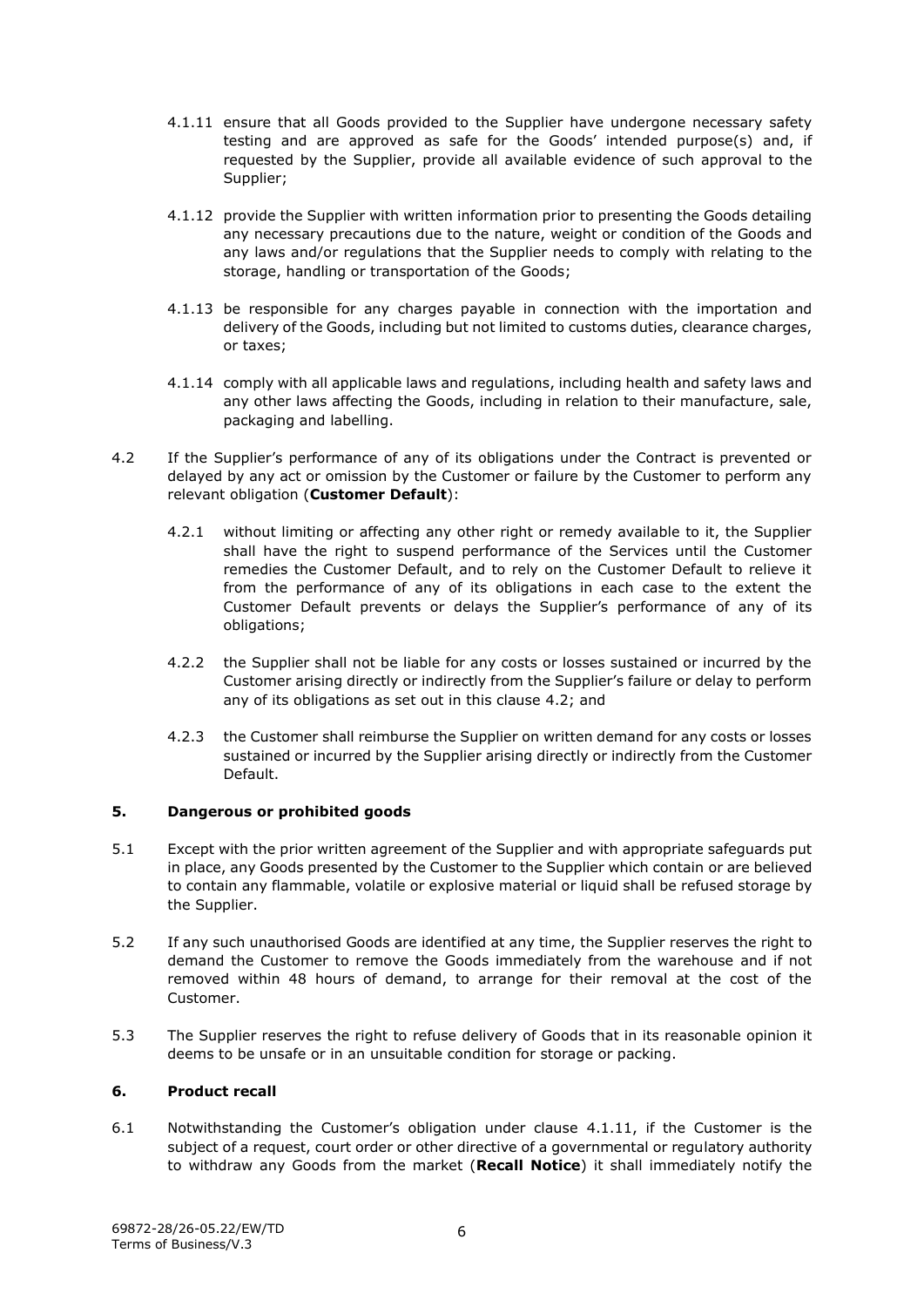Supplier in writing enclosing a copy of the Recall Notice. The Supplier shall withhold sending Goods the subject of a Recall Notice pending resolution.

6.2 The Supplier shall not be responsible to undertake any recall or withdrawal of the Goods subject to a Recall Notice. The sole responsibility for implementing any product recall process shall be for the Customer. The Supplier can assist with such recall upon agreement of the Supplier's charges.

# <span id="page-6-0"></span>**7. Charges and payment**

- 7.1 The Customer shall pay the Supplier the charges specified in the Order. The charges are based on the information provided by the Customer and shall be paid in Pounds Sterling  $(E)$ .
- 7.2 The Supplier shall, at any time, be entitled to charge the Customer:
	- 7.2.1 in any month where the minimum number of Recipient orders falls below the Minimum, as required by clause [4.1.3,](#page-4-2) the Minimum Order Charge;
	- 7.2.2 in any month where the minimum contract packing spend falls below the minimum set out in the Order, the Minimum Contract Packing Charge; and
	- 7.2.3 for any increase in the cost of services provided by third parties used by the Supplier for the performance of the Services, where the cost is increased due to the number of Recipient orders falling below the Minimum.
- 7.3 In addition to the charges specified in the Order, the Supplier shall be entitled to impose an additional administrative charge to the Customer in circumstances where the Supplier considers that fulfilment of the Order exceeds its normal administrative duties in respect of the nature and size of the Order.
- 7.4 The Supplier reserves the right to increase its charges to the Customer:
	- 7.4.1 on an annual basis with effect from each anniversary of the Commencement Date in line with the percentage increase in the Retail Prices Index in the preceding 12 month period and the first such increase shall take effect on the first anniversary of the Commencement Date and shall be based on the latest available figure for the percentage increase in the Retail Prices Index;
	- 7.4.2 with immediate effect to compensate for:
		- (a) any changes to the Services requested by the Customer after the Commencement Date;
		- (b) any increases in the Supplier's costs due to factors beyond its control, including but not limited to raw materials, postal services, pallet networks and external Carrier costs;
	- 7.4.3 by giving one month's notice in writing to the Customer for any other reason related to increased supply costs. If the Customer does not accept such increase, they may cancel the Contract by giving written notice in accordance with clause 17.
- 7.5 The Supplier shall invoice the Customer monthly in arrears.
- 7.6 The Customer shall pay each invoice submitted by the Supplier:
	- 7.6.1 in accordance with any credit terms set out on the Order, and if none within 15 days of the date of invoice; and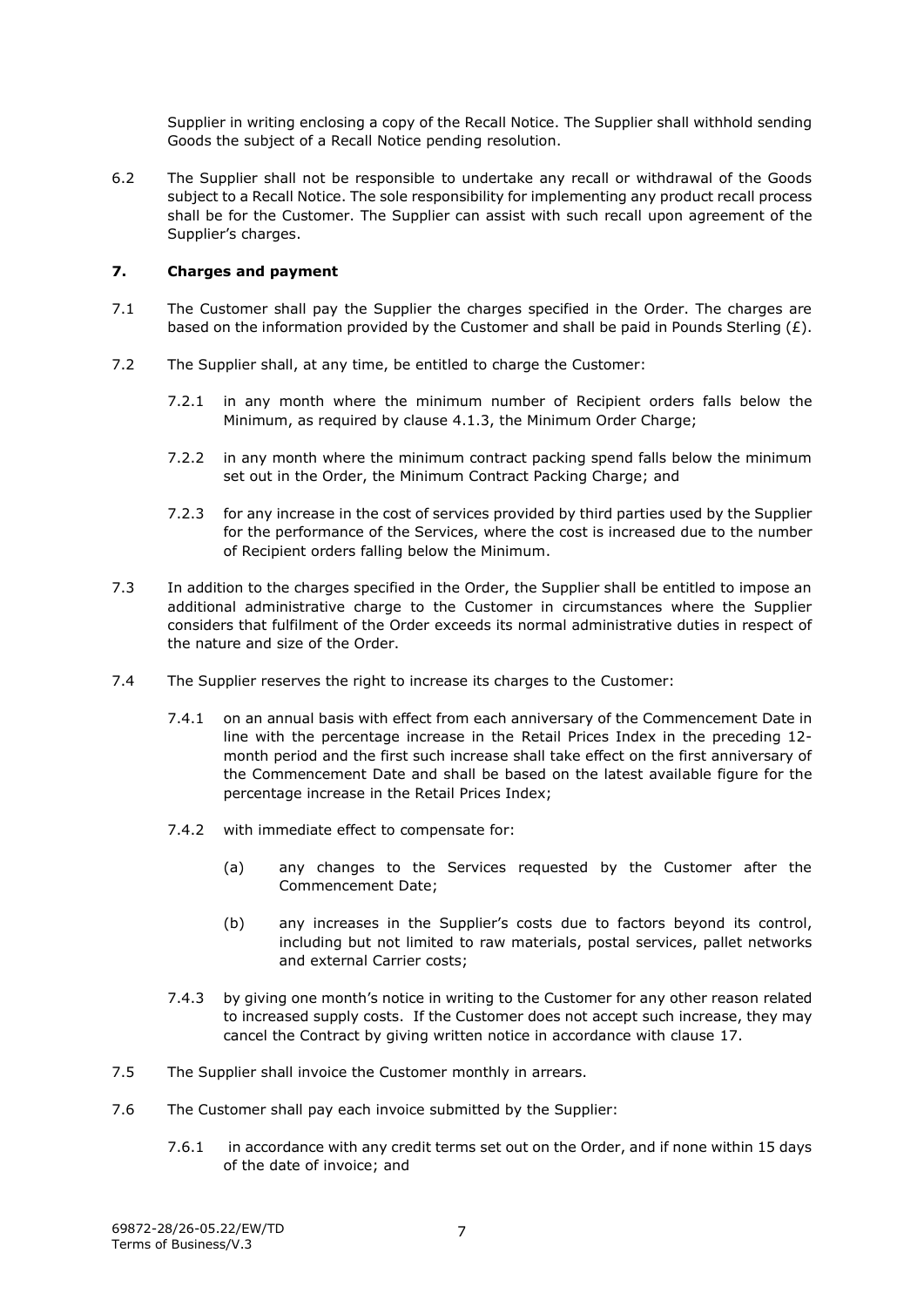7.6.2 in full and in cleared funds to a bank account nominated in writing by the Supplier, and

time for payment shall be of the essence of the Contract.

- 7.7 All amounts payable by the Customer under the Contract are exclusive of amounts in respect of value added tax chargeable from time to time (**VAT**). Where any taxable supply for VAT purposes is made under the Contract by the Supplier to the Customer, the Customer shall, on receipt of a valid VAT invoice from the Supplier, pay to the Supplier such additional amounts in respect of VAT as are chargeable on the supply of the Services at the same time as payment is due for the supply of the Services.
- <span id="page-7-1"></span>7.8 If the Customer fails to make a payment due to the Supplier under the Contract by the due date, then, without limiting the Supplier's remedies under clause [17,](#page-12-0) the Customer shall pay interest on the overdue sum from the due date until payment of the overdue sum, whether before or after judgment. Interest under this clause [7.8](#page-7-1) will accrue each day at 4% a year above the Bank of England's base rate from time to time, but at 4% a year for any period when that base rate is below 0%.
- 7.9 All amounts due under the Contract shall be paid in full without any set-off, counterclaim, deduction or withholding (other than any deduction or withholding of tax as required by law).
- 7.10 Where any invoice is overdue by 30 days or more, the Supplier reserves the right to instruct a third-party agent, or commence court proceedings, to recover all outstanding sums due, in such case the Customer shall indemnify the Supplier against all fees or costs incurred in addition to any interest charged pursuant to clause 7.8.

## <span id="page-7-0"></span>**8. Delivery options**

#### *Recipient order fulfilment provisions:*

- 8.1 The Supplier will use its reasonable endeavours to despatch Recipient Orders in accordance with this clause [8.](#page-7-0) Any dates quoted for delivery of the Goods are approximate only, and the time of delivery is not of the essence. The Supplier shall not be liable for any delay in delivery of the Goods or any financial loss caused as a result of any such delay. If the Recipient's Order is delayed for any reason, the Recipient shall be notified accordingly.
- 8.2 For Recipient order(s) placed before 12.00 noon, the Recipient shall be eligible for next-day delivery to mainland UK. Delivery times are not guaranteed by the Supplier and are the responsibility of the Carrier. For delivery outside of the mainland UK, delivery times are likely to be extended.
- 8.3 The Recipient may choose a 24 hour plus or 48 hour plus delivery service, commencing from the time of despatch of the order, subject to the availability of the Carrier and delivery destination specified in the order. Delivery times are not guaranteed by the Supplier and are the responsibility of the Carrier.
- 8.4 In the event that some Goods are not in stock and the entire Recipient order cannot be despatched, the Customer may authorise the Supplier to split the order by giving the Supplier confirmation in writing. This option will be subject to additional Carrier and picking fees payable by the Customer.

# *Contract packing provisions:*

8.5 The Supplier's completion of contract packing shall comprise of the following: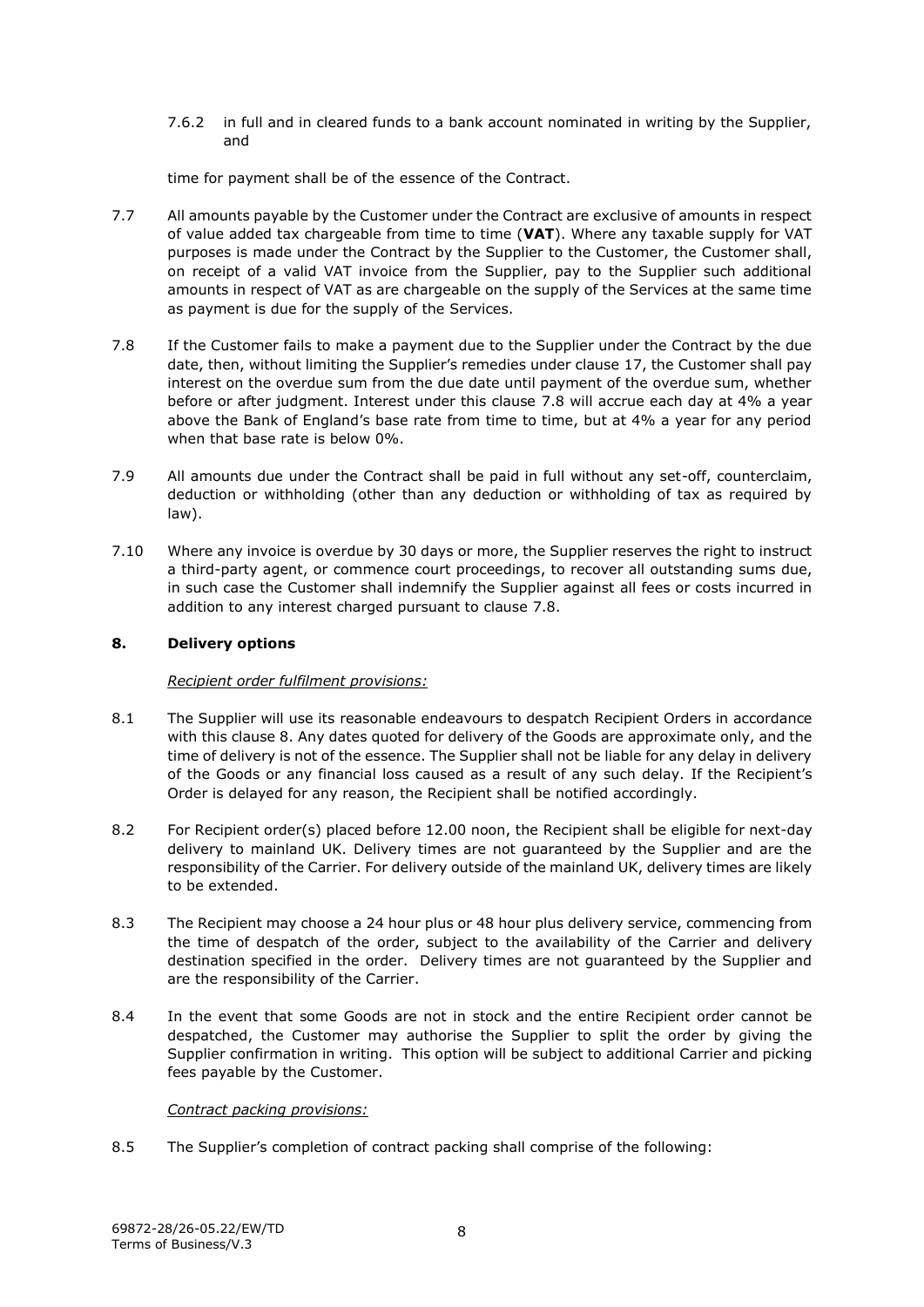- 8.5.1 the Goods will be assembled, packed and/or palletised in accordance with the requirements of the Order;
- 8.5.2 the Goods will be wrapped securely and identified with the correct quantity and depot destination to ensure the correct delivery;
- 8.5.3 the Goods will be placed in storage, ready for collection;
- 8.5.4 the Goods will be loaded and collected during the Supplier's normal business hours in accordance with the Customer's reasonable instructions, which the Customer will from time-to-time supply to the Supplier not less than 5 Business Days prior to the proposed collection.

## <span id="page-8-0"></span>**9. Carriers**

- 9.1 At the Customer's request, the Supplier may recommend Carriers they have engaged previously. The Supplier accepts no responsibility for any acts or omissions for any Carrier recommended to the Customer or otherwise engaged by the Supplier on the Customer's behalf. For avoidance of doubt, this includes any delay, failures to collect or deliver, delivery to incorrect address or the Carrier's non-compliance with the Supplier's instructions.
- 9.2 The Customer acknowledges and agrees that in delivering Goods to the Recipient, the Supplier's selected Carrier may not keep records relating to the delivery of the Goods.

#### <span id="page-8-1"></span>**10. Returns**

- 10.1 Where the Recipient has pre-booked the return of Goods and the Supplier has arranged for Carrier collection and the Carrier cannot collect the Goods from the Recipient at the agreed time, date and location, the Supplier will charge all costs and expenditure incurred by the Carrier in connection with the attempted collection to the Customer.
- 10.2 Where the Recipient self-sends returned Goods to the Supplier, the Recipient shall be responsible for the Carrier they select and any associated costs.
- 10.3 All return methods are subject to the Supplier's returns processing charges, which are payable by the Customer.

#### <span id="page-8-2"></span>**11. Compensation claims**

- 11.1 Any claims for compensation arising out of or in connection with the loss or damage to Goods in the possession of the Supplier must be made by the Customer in writing within 14 days of such loss or damage being discovered. The Customer must provide photographs of the damaged Goods as evidence in support of its claim for compensation.
- 11.2 For the avoidance of doubt, the Supplier does not accept responsibility for any loss or damage caused to any Goods by the Carrier. The Supplier will act on the Customer's behalf to raise any claim with the Carrier.

#### <span id="page-8-3"></span>**12. Lien**

12.1 The Supplier shall have a right of lien and/or retention over the Goods (and any associated documentation or records) which the Supplier holds on behalf of the Customer as security for payment of all sums (whether due of not) claimed by the Supplier from the Customer and to secure performance by the Customer of all its obligations to the Supplier. The storage costs for any Goods under the lien shall continue to be charged to the Customer.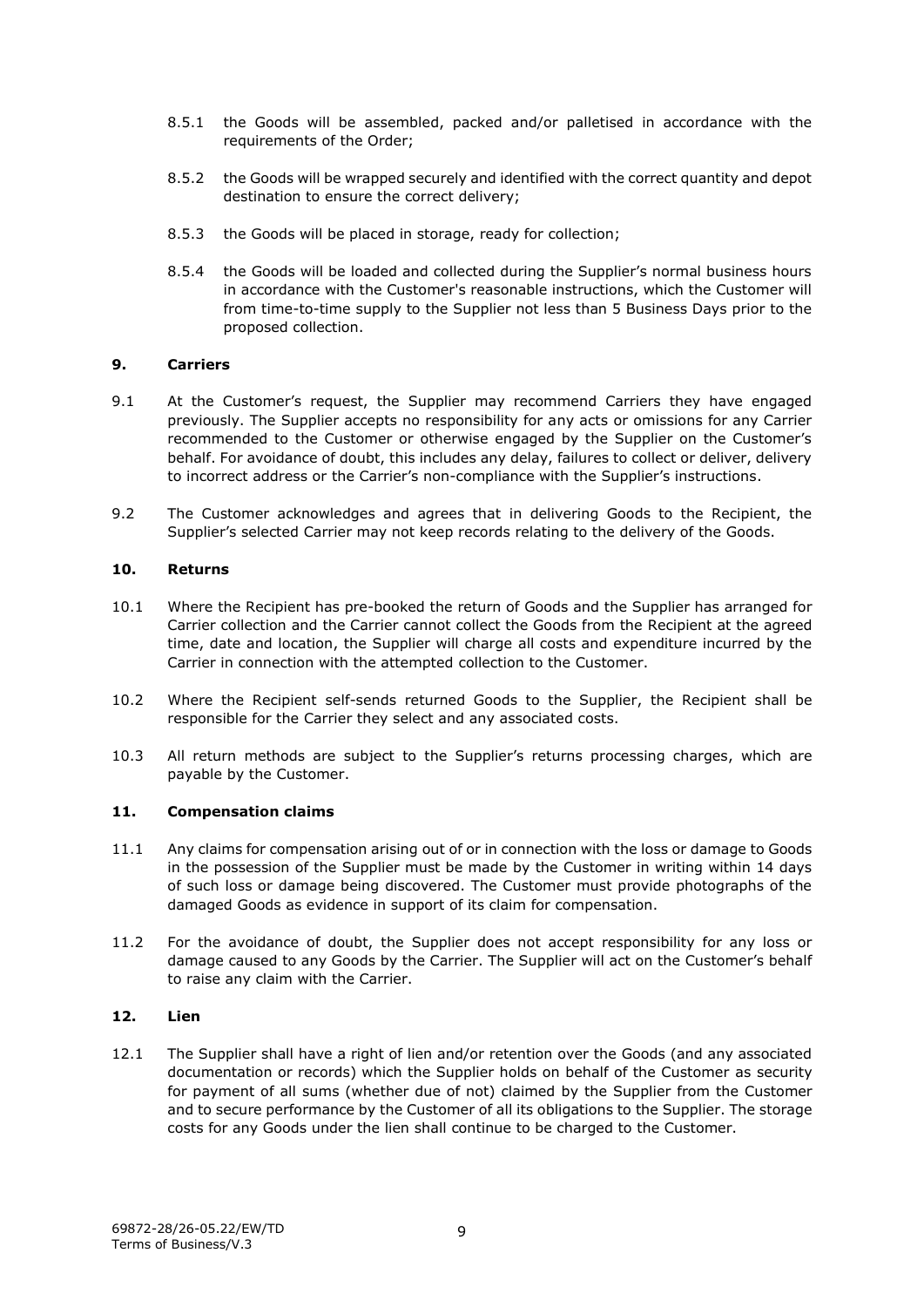## <span id="page-9-0"></span>**13. Intellectual property rights**

13.1 All Intellectual Property Rights in or arising out of or in connection with the Services (other than Intellectual Property Rights in any Goods provided by the Customer) shall be owned by the Supplier.

## <span id="page-9-1"></span>**14. IT system failures**

14.1 The Supplier accepts no responsibility for any loss or damage caused to the Customer through the failure of any Supplier IT systems, including but not limited to failures caused by third party utility or telephone services.

## <span id="page-9-2"></span>**15. Data protection**

- 15.1 Both parties will comply with all requirements of Applicable Data Protection Laws. This clause 15.1 is in addition to, and does not relieve, remove or replace, a party's obligations or rights under the Applicable Data Protection Laws.
- 15.2 The Customer shall act as the data controller and the Supplier shall act as the data processor in respect of personal data relating to the Customer and the Recipients.
- 15.3 The Customer will ensure that it has all necessary appropriate consents and notices in place to enable lawful transfer of the personal data to the Supplier for the duration and purposes of the provision of the Services, including supply of the Recipients personal data to Carriers operating in the United Kingdom and in other countries outside the United Kingdom.
- 15.4 The personal data collected and processed shall be limited to what is necessary for the Supplier to provide the Services, including:
	- 15.4.1 the Recipient's:
		- (a) full name;
		- (b) email address;
		- (c) billing address and delivery address (if different);
		- (d) telephone number; and
	- 15.4.2 any other contact details required for the Supplier to provide the Services.
- 15.5 The Supplier shall, in relation to any personal data processed in connection with the provision of the Services:
	- 15.5.1 process that personal data only on the documented written instructions of the Customer, except where required by law to perform the processing without documented written instructions;
	- 15.5.2 ensure that it has in place appropriate technical and organisational measures, reviewed and approved by the Customer, to protect against unauthorised or unlawful processing of personal data and against accidental loss or destruction of, or damage to, personal data;
	- 15.5.3 ensure that all personnel who have access to and/or process personal data are obliged to keep the personal data confidential;
	- 15.5.4 not transfer any personal data outside of the UK or EEA unless the following conditions are fulfilled: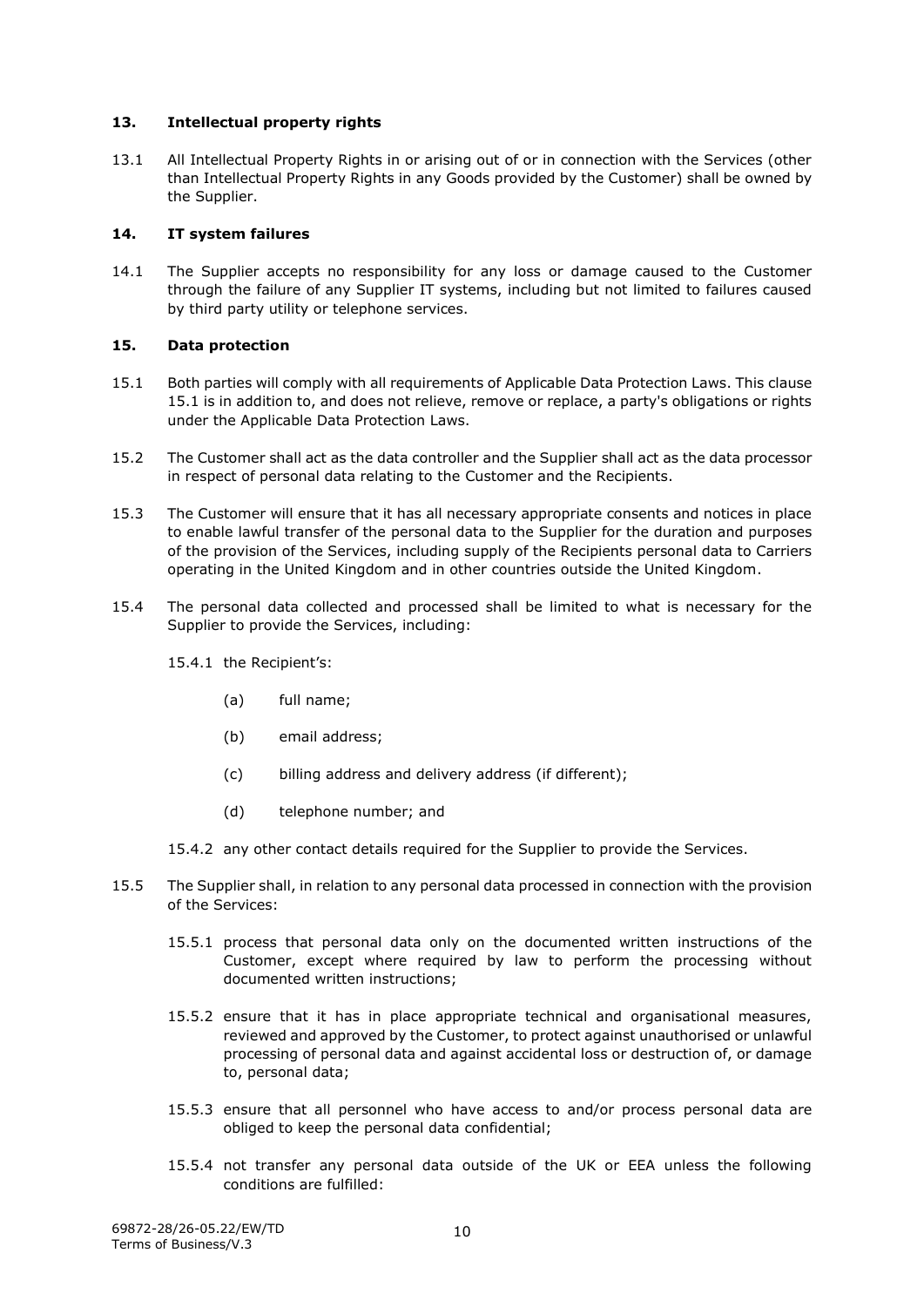- (a) the Customer or the Supplier has provided appropriate safeguards in relation to the transfer;
- (b) the Recipient has enforceable rights and effective legal remedies;
- (c) the Supplier complies with its obligations under the Applicable Data Protection Laws by providing an adequate level of protection to any personal data that is transferred; and
- (d) the Supplier complies with reasonable instructions notified to it in advance by the Customer with respect to the processing of the personal data.
- 15.5.5 assist the Customer, at the Customer's cost, in responding to any subject access request from a Recipient and in ensuring compliance with its obligations under the Applicable Data Protection Laws with respect to security, breach notifications, impact assessments and consultations with supervisory authorities or regulators;
- 15.5.6 notify the Customer without undue delay on becoming aware of any personal data breaches;
- 15.5.7 at the written direction of the Customer, delete or return personal data and copies thereof to the Customer on termination of the Contract unless required by law to store the personal data; and
- 15.5.8 maintain complete and accurate records and information to demonstrate its compliance with this clause 15.5 and allow for audits by the Customer or the Customer's designated auditor and immediately inform the Customer if, in the opinion of the Provider, an instruction infringes the Applicable Data Protection Laws.
- 15.6 The Customer consents to the Supplier appointing any Carrier as a third-party processor of Personal Data under this agreement. The Supplier confirms that it has entered or (as the case may be) will enter with third-party processors into a written agreement substantially on that third party's standard terms of business which the Provider confirms reflects and will continue to reflect the requirements of the Applicable Data Protection Laws.

# <span id="page-10-0"></span>**16. Limitation of liability: THE CUSTOMER'S ATTENTION IS PARTICULARLY DRAWN TO THIS CLAUSE.**

- 16.1 Unless expressly agreed, the Supplier does not insure the Goods and the Customer shall self-insure or make arrangements to cover the Goods against all insurable risks to their full insurable value (including all duties and taxes). The insurance referred to in clause [16.5i](#page-10-1)s insurance against the Supplier's potential liability for breach of its obligations and not to cover the Goods themselves against loss, damage, etc.
- 16.2 Subject to clause [16.3,](#page-10-2) the Supplier shall have no liability for Loss however arising.
- <span id="page-10-2"></span>16.3 If and to the extent that Loss is directly caused by negligence or wilful act or default of, or breach of duty owed to the Customer by, the Supplier, its employees (acting in furtherance of their duties as employees) or sub-contractors or agents (acting in furtherance of their duties as sub-contractors or agents) and subject to clauses [16.4,](#page-10-3) [16.7a](#page-11-0)nd [16.9,](#page-11-1) the Supplier will accept liability for Loss assessed on normal legal principles but not exceeding the Limit fixed by clause [16.5.](#page-10-1) Any quantification of amount or value includes duties and taxes.
- <span id="page-10-3"></span>16.4 In no case shall the Supplier be liable for any lost profit, income, or savings, wasted expenditure, liquidated damages, or indirect or consequential loss suffered by anyone.
- <span id="page-10-1"></span>16.5 In no case shall any liability of the Supplier (including amongst other things any liability in respect of duties and taxes) exceed the Limit, fixed as follows: -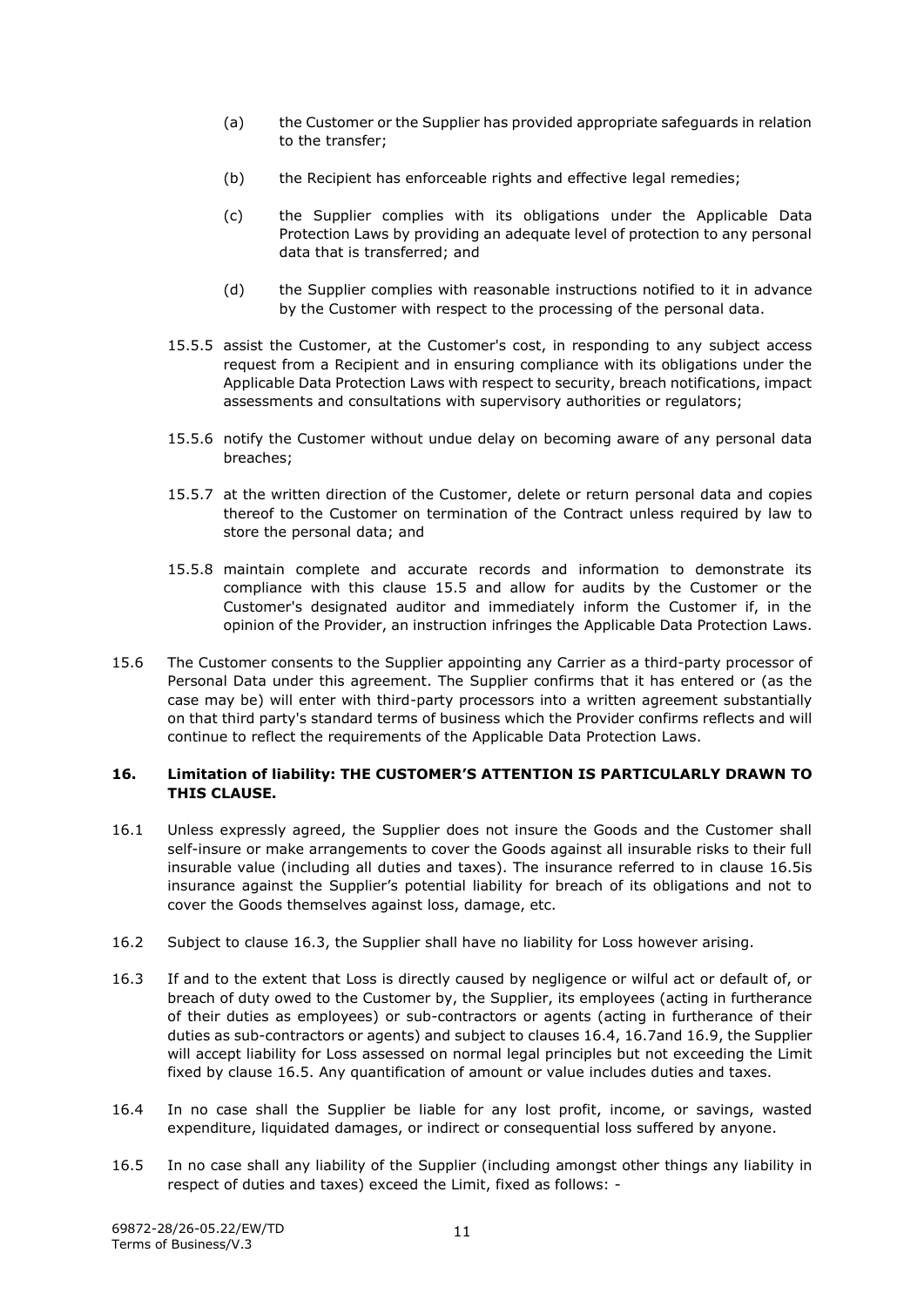- <span id="page-11-2"></span>16.5.1 where potential Loss relates to Goods, the Customer may specify the Limit as an amount (in Sterling) per tonne weight of the Goods by notice in writing stating the Limit and the nature and maximum value of the Goods, including duty and taxes. The Limit so nominated by the Customer shall apply in respect of any cause of action arising after the Date and in the period in which the nomination remains in effect. It is a condition of the contract that the Customer pays within 7 days of receipt the Supplier's invoices for its costs in insuring against its potential liability up to the Limit, and/or to the extent that the Supplier elects to carry the risk itself, its extra charge equivalent to the estimated or likely cost of such insurance.
- 16.5.2 if the Supplier having made reasonable efforts is unable to obtain insurance on reasonable terms to cover its liability up to the Limit nominated by the Customer, or if the Customer has not yet paid any invoice issued under clause [16.5.1,](#page-11-2) the Supplier may give 3 Business Days written notice, and the Limit for causes of action arising after the giving of the Customer's notice under clause [16.5.1](#page-11-2) shall be £100 sterling per tonne weight of the Goods.
- 16.5.3 unless and until a higher Limit has been fixed under clause [16.5.1](#page-11-2) and continues in effect, the Limit shall be £100 sterling per tonne.
- 16.5.4 where Loss does not relate directly to Goods (for example alleged negligent advice or data irregularities) the Limit applicable shall be  $£1000$  per incident or series of connected incidents.
- 16.6 Without prejudice to the Supplier's rights under clause 6 to be paid free from deduction or set-off, any limitation of liability on the part of the Supplier shall be applied to any claim by the Customer before any set off or counterclaim is asserted against money payable to the Supplier.
- <span id="page-11-0"></span>16.7 The Supplier shall not be liable for any claim unless:
	- 16.7.1 it has received written notice of it within 10 days of the event giving rise to the claim coming to the knowledge of the Customer or consignee; and
	- 16.7.2 it has received, within 21 days of the event giving rise to the claim coming to the knowledge of the Customer or consignee, sufficient detail in writing to enable investigation. In the case of failure to deliver, time shall run from the second Business Day after the expected date of delivery.
- 16.8 No legal proceedings (including any counterclaim) may be brought against the Supplier unless they are issued and served within 9 months of the event giving rise to the claim.
- <span id="page-11-1"></span>16.9 The Supplier shall not be liable for any Loss to the extent that it is caused or contributed to by a breach of any of the Customer's obligations, or by a person for whom the Supplier is not responsible, or by any of the circumstances by virtue of which the Supplier is relieved of its obligations under clause [19.1.](#page-13-1)
- 16.10 Nothing in the Contract limits any liability which cannot legally be limited, including liability for:
	- 16.10.1 death or personal injury caused by negligence;
	- 16.10.2 fraud or fraudulent misrepresentation; and
	- 16.10.3 breach of the terms implied by section 2 of the Supply of Goods and Services Act 1982 (title and quiet possession).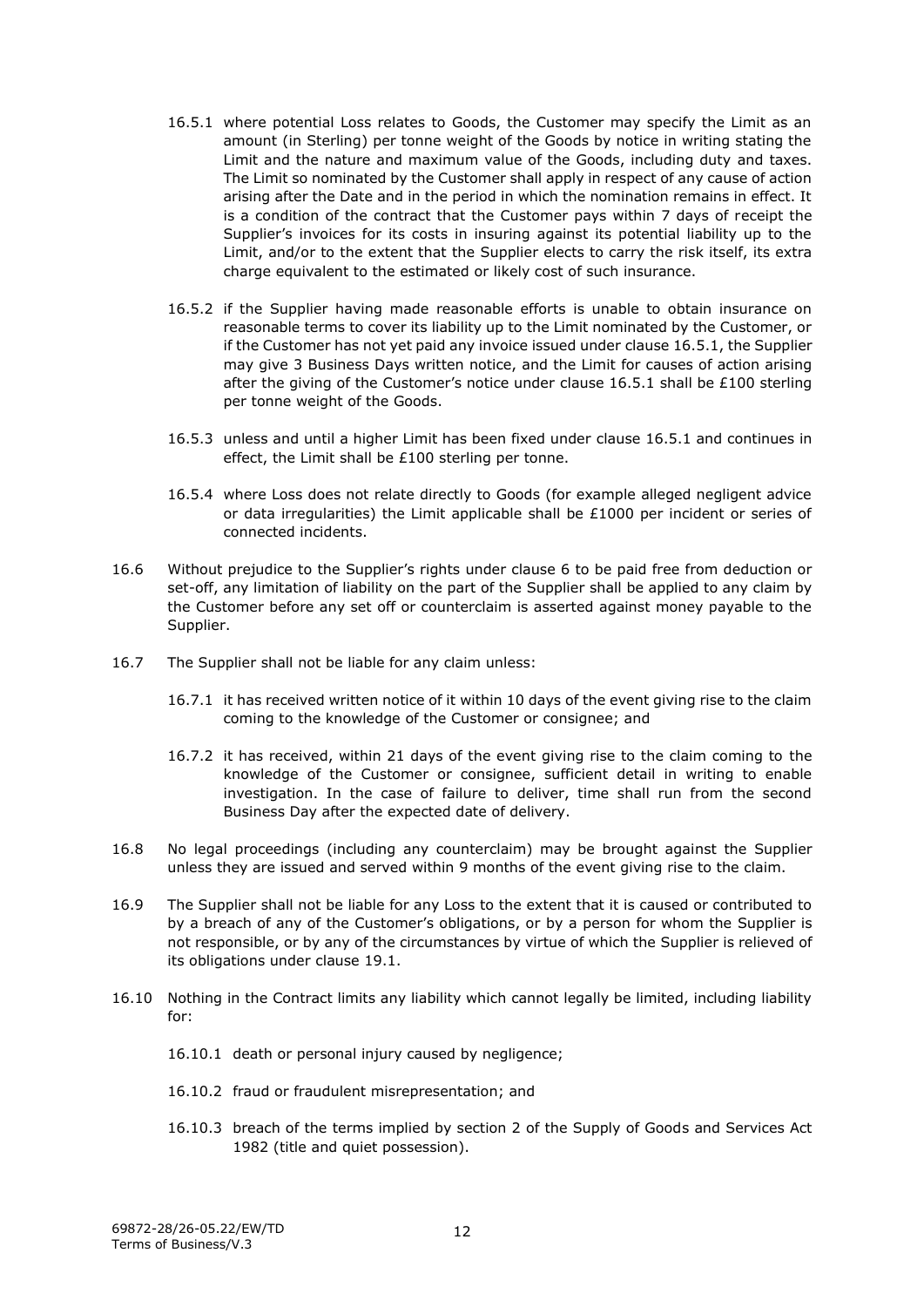#### <span id="page-12-0"></span>**17. Termination**

- <span id="page-12-4"></span>17.1 Without affecting any other right or remedy available to it, either party may terminate the Contract with immediate effect by giving written notice to the other party if:
	- 17.1.1 the other party commits a material breach of any term of the Contract and (if such a breach is remediable) fails to remedy that breach within 7 days of that party being notified in writing to do so;
	- 17.1.2 the other party takes any step or action in connection with its entering administration, provisional liquidation or any composition or arrangement with its creditors (other than in relation to a solvent restructuring), applying to court for or obtaining a moratorium under Part A1 of the Insolvency Act 1986, being wound up (whether voluntarily or by order of the court, unless for the purpose of a solvent restructuring), having a receiver appointed to any of its assets or ceasing to carry on business or, if the step or action is taken in another jurisdiction, in connection with any analogous procedure in the relevant jurisdiction;
	- 17.1.3 the other party suspends, or threatens to suspend, or ceases or threatens to cease to carry on all or a substantial part of its business; or
	- 17.1.4 the other party's financial position deteriorates to such an extent that in the terminating party's opinion the other party's capability to adequately fulfil its obligations under the Contract has been placed in jeopardy.
- <span id="page-12-3"></span><span id="page-12-2"></span>17.2 Without affecting any other right or remedy available to it, the Supplier may terminate the Contract with immediate effect by giving written notice to the Customer if:
	- 17.2.1 the Customer fails to pay any amount due under the Contract on the due date for payment and remains in default not less than 7 days after being notified in writing to make such payment; or
	- 17.2.2 there is a change of control of the Customer.
- 17.3 Without affecting any other right or remedy available to it, the Supplier may suspend the supply of Services under the Contract or any other contract between the Customer and the Supplier if:
	- 17.3.1 the Customer fails to pay any amount due under the Contract on the due date for payment;
	- 17.3.2 the Customer becomes subject to any of the events listed in clause [17.1.3](#page-12-2) or clause [17.1.4,](#page-12-3) or the Supplier reasonably believes that the Customer is about to become subject to any of them; and
	- 17.3.3 the Supplier reasonably believes that the Customer is about to become subject to any of the events listed in clause [17.1.2.](#page-12-4)

# <span id="page-12-1"></span>**18. Consequences of termination**

- 18.1 On termination or expiry of the Contract:
	- 18.1.1 the Customer shall immediately pay to the Supplier all of the Supplier's outstanding unpaid invoices and interest and, in respect of Services supplied up to the date of termination or expiry but for which no invoice has been submitted, the Supplier shall submit an invoice, which shall be payable by the Customer immediately on receipt;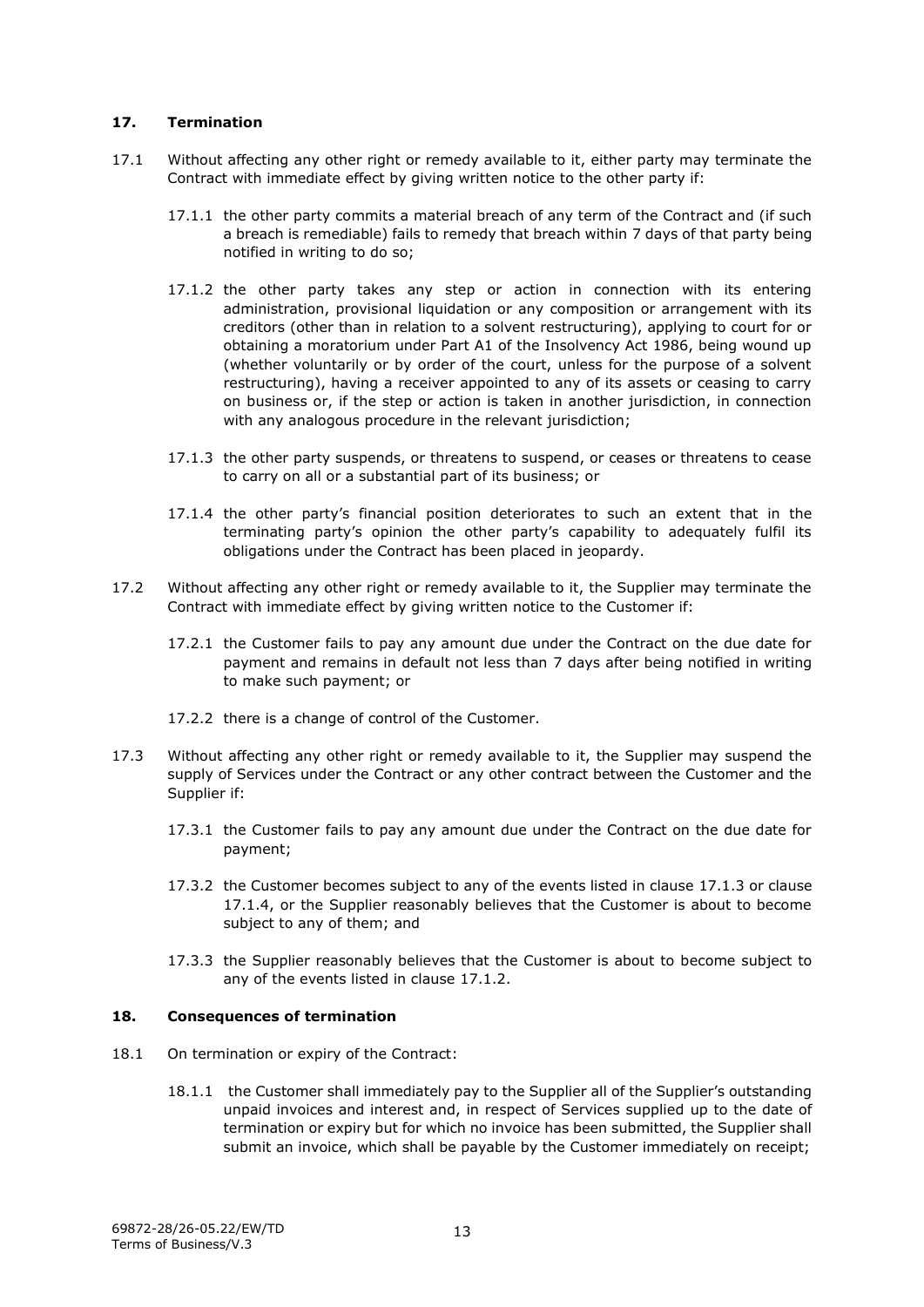- 18.1.2 the Supplier shall only release the Customer's remaining Goods held in the possession of the Supplier once the Customer has paid all invoices and any other amounts due in full;
- 18.1.3 subject to clause 18.1.2, the Customer shall be permitted to:
	- (a) collect any Goods from the Supplier's warehouse; or
	- (b) instruct its own carrier agent to collect any Goods from the Supplier's warehouse;

on a specified date within 28 days of the date of termination at a pre-agreed time convenient for the Supplier. For the avoidance of doubt, any costs arising out of or in connection with clause 18.1.3(b) shall be payable by the Customer.

- 18.2 Notwithstanding clause 12, if payment has not been made in accordance with clause 18.1.1, the Supplier may, upon giving not less than 14 days prior written notice to the Customer, sell or otherwise dispose of the Goods. Any costs recovered through the sale or disposal of the Goods in excess of all amounts owed to the Supplier and its costs of sale or disposal shall be paid to the Customer.
- 18.3 Termination or expiry of the Contract shall not affect any rights, remedies, obligations, or liabilities of the parties that have accrued up to the date of termination or expiry, including the right to claim damages in respect of any breach of the Contract which existed at or before the date of termination or expiry.
- 18.4 Any provision of the Contract that expressly or by implication is intended to come into or continue in force on or after termination or expiry of the Contract shall remain in full force and effect.

#### <span id="page-13-0"></span>**19. General**

- <span id="page-13-1"></span>19.1 Force majeure. Neither party shall be in breach of the Contract nor liable for delay in performing, or failure to perform, any of its obligations under the Contract if such delay or failure result from a Force Majeure Event.
- 19.2 Assignment and other dealings.
	- 19.2.1 The Supplier may at any time assign, mortgage, charge, subcontract, delegate, declare a trust over or deal in any other manner with any or all of its rights and obligations under the Contract.
	- 19.2.2 The Customer shall not assign, transfer, mortgage, charge, subcontract, delegate, declare a trust over or deal in any other manner with any of its rights and obligations under the Contract.
- 19.3 Confidentiality.
	- 19.3.1 Each party undertakes that it shall not at any time during the Contract, and for a period of 2 years after termination or expiry of the Contract, disclose to any person any Confidential Information concerning the business, affairs, customers, clients or suppliers of the other party, except as permitted by clause 19.3.2.
	- 19.3.2 Each party may disclose the other party's Confidential Information:
		- (a) to its employees, officers, representatives, contractors, subcontractors, or advisers who need to know such information for the purposes of carrying out the party's obligations under the Contract. Each party shall ensure that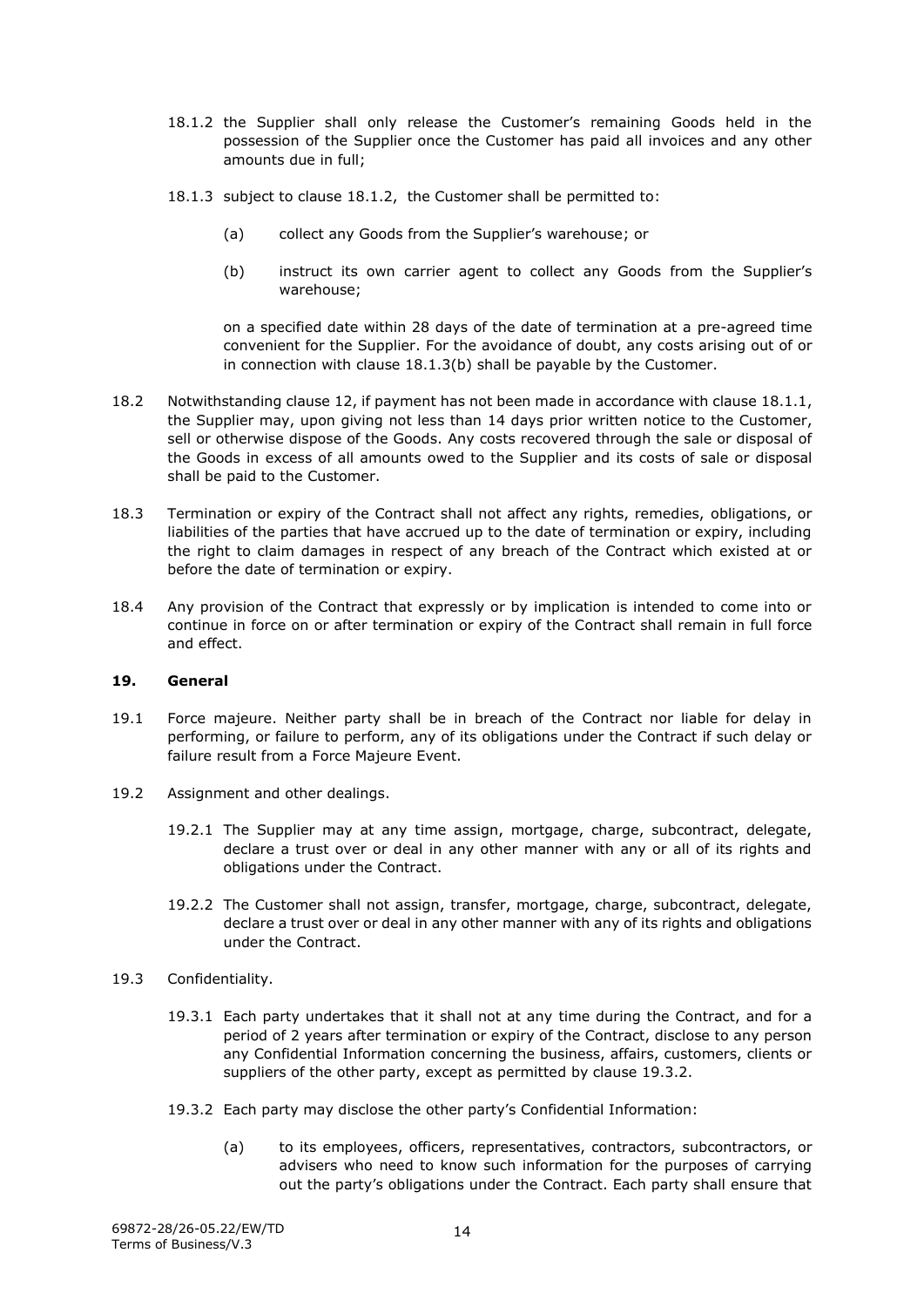its employees, officers, representatives, contractors, subcontractors, or advisers to whom it discloses the other party's Confidential Information comply with this clause 19.3; and

- (b) as may be required by law, a court of competent jurisdiction or any governmental or regulatory authority.
- 19.3.3 Neither party shall use the other party's Confidential Information for any purpose other than to perform its obligations under the Contract.
- 19.3.4 Each party reserves all rights in its Confidential Information. No rights or obligations in respect of a party's Confidential Information other than those expressly stated in these Conditions are granted to the other party or to be implied from these Conditions.
- 19.4 Entire agreement.
	- 19.4.1 The Contract constitutes the entire agreement between the parties and supersedes and extinguishes all previous agreements, promises, assurances, warranties, representations, and understandings between them, whether written or oral, relating to its subject matter.
	- 19.4.2 Each party acknowledges that in entering into the Contract it does not rely on, and shall have no remedies in respect of any statement, representation, assurance or warranty (whether made innocently or negligently) that is not set out in the Contract. Each party agrees that it shall have no claim for innocent or negligent misrepresentation or negligent misstatement based on any statement in the Contract.
- <span id="page-14-0"></span>19.5 Variation. Except as set out in these Conditions, no variation of the Contract shall be effective unless it is in writing and signed by the parties (or their authorised representatives).
- 19.6 Waiver. A waiver of any right or remedy under the Contract or by law is only effective if given in writing and shall not be deemed a waiver of any subsequent right or remedy. A failure or delay by a party to exercise any right or remedy provided under the Contract or by law shall not constitute a waiver of that or any other right or remedy, nor shall it prevent or restrict any further exercise of that or any other right or remedy. No single or partial exercise of any right or remedy provided under the Contract or by law shall prevent or restrict the further exercise of that or any other right or remedy.
- 19.7 Severance. If any provision or part-provision of the Contract is or becomes invalid, illegal, or unenforceable, it shall be deemed deleted, but that shall not affect the validity and enforceability of the rest of this Agreement. If any provision or part-provision of this Contract deleted under this clause 19.7 the parties shall negotiate in good faith to agree a replacement provision that, to the greatest extent possible, achieves the intended commercial result of the original provision.
- 19.8 Notices.
	- 19.8.1 Any notice given to a party under or in connection with the Contract shall be sent by first-class pre-paid post, recorded delivery, facsimile transmission, or hand delivered to the address (or in the case of a facsimile, to the correct facsimile number) of the party to be served.
	- 19.8.2 Any notice shall be deemed to have been received:
		- (a) if by recorded delivery, at the time the notice is left at the relevant address;